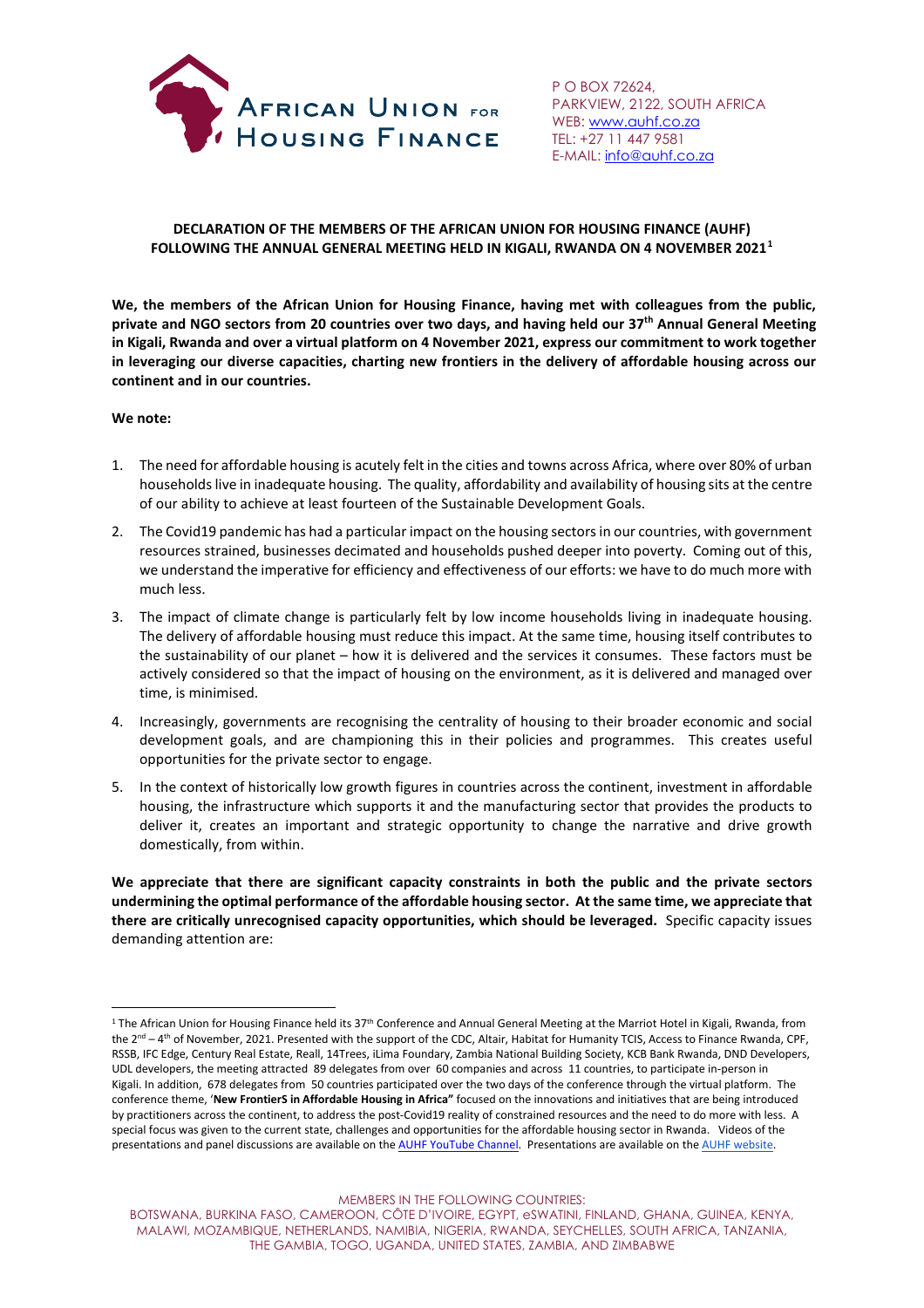## 1. **Land and infrastructure capacity**

- Land assembly, titling and management systems are inconsistently available and regularly inefficient
- Lack of underlying infrastructure (given constraints in municipal infrastructure financing) means that developments include bulk in their overall project cost
- Opportunities for densification cannot be easily realised given the structure of existing supply chains and the inadequacy of existing infrastructure services

## **2. Construction and management capacity**

- Few developers have the capacity to build more than 500 units at a time, consistently over years
- Houses that are formally built are far out of reach of the majority of households
- The majority of housing across the continent is delivered by households and small scale builders these are unrecognized by policy, regulation and finance, yet their collective capacity to deliver is significant
- Small scale landlordism plays a particularly important role often driven by women, this offers income earning opportunities for low income households, while also meeting an affordable housing need

# **3. Municipal capacity**

- Development controls are structured to engage with large scale developers, overlooking and in some cases obstructing the collective capacity of small scale suppliers
- Persistent delays in statutory approvals put pressure on the delivery process, ultimately compromising the affordability of the output and sometimes undermining the viability of the effort
- Capital budgets are insufficient to address the infrastructure and service delivery deficits, shifting the responsibility for delivery to the developer (or household) undermining affordability

# **4. Financial sector capacity**

- Macro-economic factors including the cost and availability of long term finance have created thin mortgage markets with limited capacity to grow
- Lenders maintain a narrow focus on vanilla products that overlook the diversity of demand and fail to deal with informality
- Very limited construction finance has the consequence of most developments being financed with savings. This shifts the risk to the households financing the development process - a risk they are often not well equipped to manage.

## **5. Capacity of existing settlements**

- Rapid, unplanned urbanisation is putting particular pressure on our cities, and the surrounding environment, where the need for quality housing is the most acute. Eighty percent of urban population have no access to formal housing while more than half live in slums.
- Rental is the dominant form of tenure in most African cities, with tenants occupying inner city, often derelict buildings. This existing infrastructure is an important contributor to supply, as are the resident tenants an important contributor to effective demand. Following years of neglect, however, the quality of this housing and its concomitant services, is poor. This requires explicit policy and regulatory support.

## **6. Household capacity**

- Families living in overcrowded homes that are poorly built, with inadequate access to water and sanitation services, and with insecure tenure rights, are severely compromised in their ability to participate in the economy, in society, and to manage the very many threats that arise with increasing frequency.
- The majority of households face serious affordability constraints, and it is estimated that an additional 30 million Africans fell into extreme poverty this past year as a result of the pandemic. Household incomes are derived from a wide range of sources, many informal. While these are difficult to quantify, they are an important resource contributing towards overall affordability.
- Individual, household-led housing construction is a substantial and important effort that deserves recognition and would benefit from support that focuses in particular on quality and long term management considerations.

**All of these issues are exacerbated by the lack of accessible and accurate data and market intelligence to support decisions taken by actors across the housing value chain. The data gap is a serious constraint**, both to our ability to stimulate investment and delivery, and to developing creative responses to our challenges. Every participant in the housing and finance sectors, whether public or private, or in the development community, creates data. It is our collective responsibility to share this in support of the enabling environment in which we operate.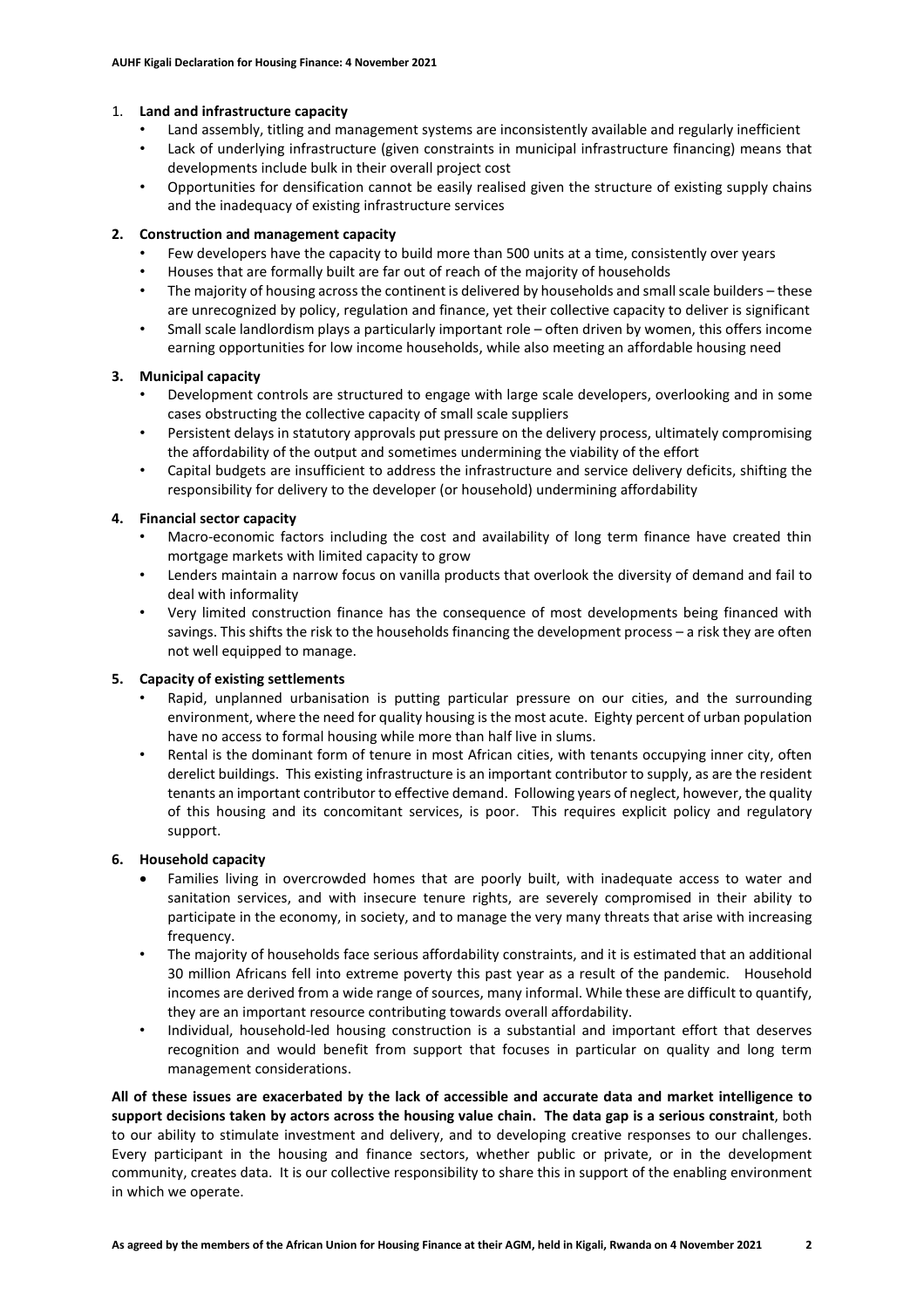#### **And we acknowledge:**

- 1. The pending resolutions of the **COP26** will have a particular impact on how we construct and manage our built environments, housing in particular.
- 2. The continued centrality of the **[Sustainable Development Goals](https://sustainabledevelopment.un.org/?menu=1300)** (SDG) and the **[New Urban Agenda](http://habitat3.org/the-new-urban-agenda/)** (NUA) , together with **Agenda 2063**, in our efforts to promote investment in affordable housing. Grateful for the continued commitment from the global community and our individual governments to address the challenges of inequality and climate change by creating conditions for sustainable, inclusive and sustained economic growth, we see our role for engaging productively with the products and services we deliver into the affordable housing sector.
- 3. The opportunity to be found in the **Housing Compact for Africa**, further driving the commitments of the New Urban Agenda.
- 4. The United Nations-supported **Principles of Responsible Investing**, which encourage investors to incorporate environmental, social and corporate governance goals into investment practices across asset classes, are well addressed through an investment focus on affordable housing.
- 5. The parameters and intent of international guidelines such as **Basel 3 and 4**, and accounting standards, such as **IFRS9**, are important frameworks which should guide the development of our housing finance markets.

**We call on governments at the regional, national, state or provincial, and local levels to champion the delivery and management of affordable housing as a central economic development strategy, by actively creating an enabling environment for investment in affordable housing.** We urge our governments to:

- 1. **Pursue macro-economic policy, financial regulation and taxation conducive to long term, local housing investment**, whether for ownership or rent, with a particular emphasis on the affordable market.
- 2. **Streamline key statutory and administrative processes** on which housing delivery depends, especially at the local level, and commit to explicit targets for reducing the time and cost of these processes.
- 3. **Recognise and support the capacities of small scale suppliers** as key players in the affordable housing sector, ensuring the realisation of quality while driving the affordability imperative.
- 4. At the same time, **implement measures to support the delivery of affordable housing at scale**, by larger developers, attending to specific value chain blockages that undermine their delivery in the current context.
- 5. **Address the key blockage created by inefficient and poorly regulated land markets**, through explicit attention to land titling and registration mechanisms that build tenure and collateral security, and the development of information systems on available parcels/plots of land for housing development & purchase land where available.
- 6. **Invest in bulk infrastructure** in particular support of residential development and in situ upgrading, drawing also on off-grid solutions to address immediate services deficits.
- 7. **Expand policy and regulatory attention to accommodate and promote rental and rent-to-own models**, particularly focused on low income households and affordable housing.
- 8. **Promote and engage in productive public-private-non-profit partnerships** that enable the full housing delivery value chain and the active participation by parties at each link in that chain. Government should give specific attention to the assembly and delivery of well-located land, bulk infrastructure, and productive transport networks for affordable housing.
- 9. **Champion the collection and dissemination of available statutory and administrative data** relevant to housing investment through the creation of specific workstreams and data platforms that bring this information into the public domain.

**We also encourage/invite/urge international development finance institutions and other development agencies to support the growth of the affordable housing sector, recognising the potential systemic impact of their interventions and investments.** Specifically, we encourage the DFI community to:

1. **Commit to the principle of Open Access**, making data and market intelligence arising from their own investments in affordable housing available for analysis, supporting the development of a culture of market transparency, with particular emphasis on affordable housing.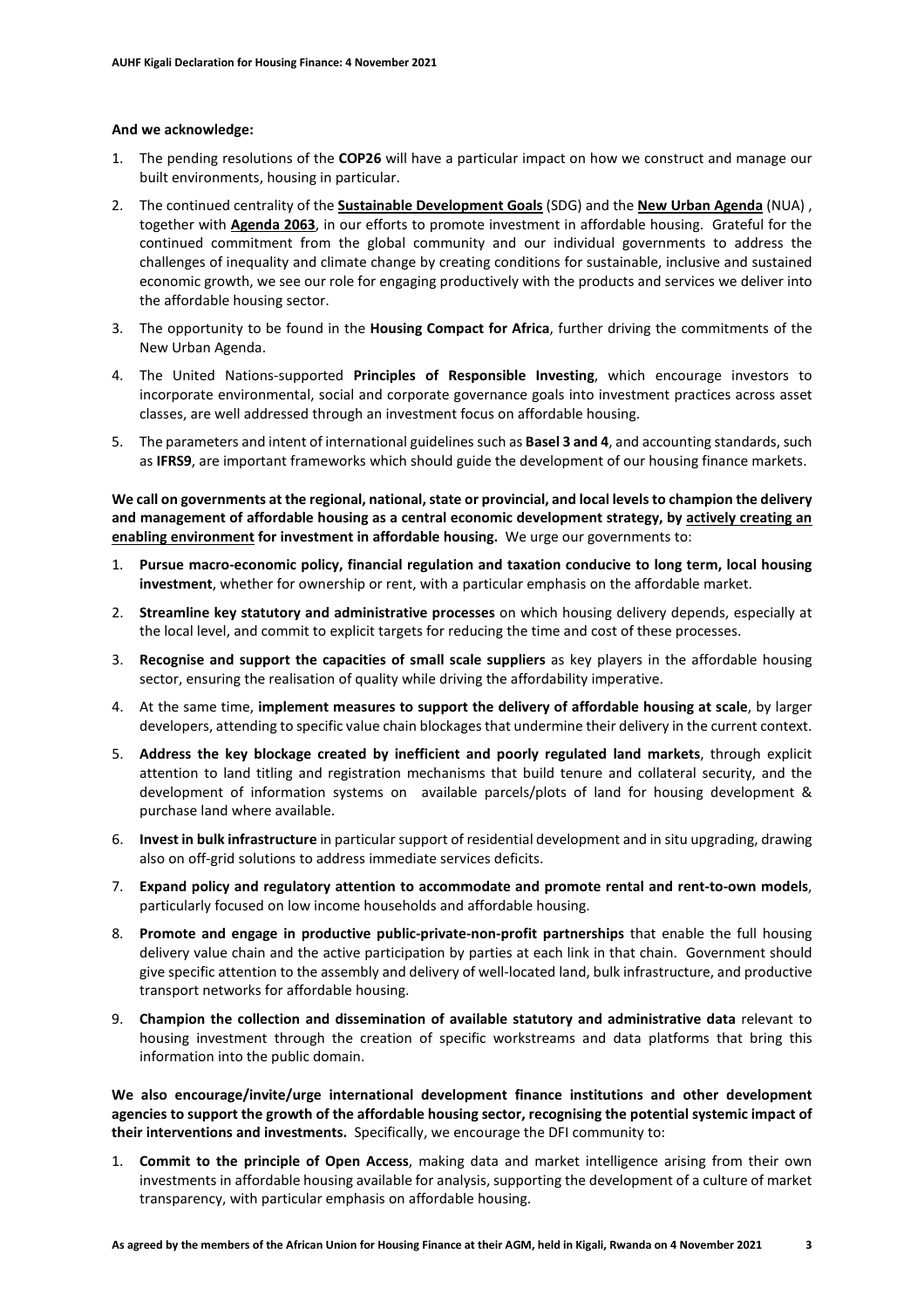- 2. **Invest in the development of the information infrastructure** necessary to support investment in affordable housing, providing support to governments at the national and local levels to develop and maintain housing data banks for better estimates of housing demand and supply (disaggregated by SES, geography, type of housing), while also supporting non-governmental institutions established with a mission to put information into the public domain.
- 3. **Make early stage, venture capital investments in start-up initiatives** with a strong business case, as they exist along the housing delivery, management and financing supply chains. In this, to especially recognise and support small scale providers, tracking and sharing the performance of these with a view to crowding in the attention of a wider array of investors.
- 4. **Promote and require an affordable green standard** that addresses local climate-related and urbanisation pressures, as well as the need for long-term maintenance and management. This includes promoting affordable green financing; establishing and promoting green building codes and incentives; and demonstrating confidence in green, alternative building and other technologies by supporting their market entrance.
- 5. **Blend their capital in support of increasing the participation of local capital** in affordable housing, stimulating an increased recognition of affordable housing as an investment class in local capital markets.
- 6. **Align their strategies and investments** in specific geographic markets to ensure meaningful impact, promoting an holistic approach to fixing the housing value chain challenges across markets.

### **We commit ourselves, as the African Union for Housing Finance, to:**

- 1. **Supporting our members through the creation of opportunities to network, share experiences, and learn**  from one another, together identifying the bottlenecks, crafting the solutions and engaging in the opportunities in affordable housing across the continent and in our respective countries
- 2. **Promoting market transparency and the development of the information infrastructure** necessary for the affordable housing sector to grow, joining the Affordable Housing Investment Alliance and promoting the Open Access initiative and the Data Agenda for Affordable Housing in Africa.
- 3. **Raising the profile of affordable housing among the investment community**, connecting investors with investments through our conferences, meetings and other engagements; **among the international community**, ensuring the inclusion of affordable housing in the declarations and agendas of the African Union and other key representative bodies; and **among our governments**, engaging directly with our member country ministries, promoting the opportunity for affordable housing in our national economies
- 4. **Driving the conversation towards real affordability on the demand side, and the recognition and support of smaller scale players on the supply side who**, often under the radar of formal policy and administrative programmes, recognising and profiling the diversity of housing approaches, whether rental or ownership, free-standing or high-rise, and the role of all players.
- 5. **Building the capacity of our membership through focused capacity building and training initiatives**, contributing to the availability of professional development opportunities across the continent.
- 6. **Tracking these commitments** with clearly defined key performance indicators, to which we will each contribute, and will report back on these at our next AGM.

**As individual organisations involved in the financing and delivery of housing across Africa, we are committed to work together in leveraging our diverse capacities, charting new frontiers in the delivery of affordable housing across our continent and in our countries.** Specifically, we will:

- 1. Work collaboratively towards achieving and attaining the SDGs, particularly SDG11, actively seeking and designing relief and response measures that address the impact of COVID19, climate change and other emergencies, to support households in their realisation of quality, affordable housing outcomes
- 2. Recognise climate change as the key challenge facing us as we seek to deliver better housing environments. In this, we must mainstream green and climate responsive interventions so that they are truly affordable, and intentionally structure portfolios to quantify social impact/ environmental sustainability returns as central key performance metrics.
- 3. Raise the bar on quality, developing and mobilising innovative construction techniques and other technologies to optimise the housing value chain, scale delivery and access to capital, delivering sound